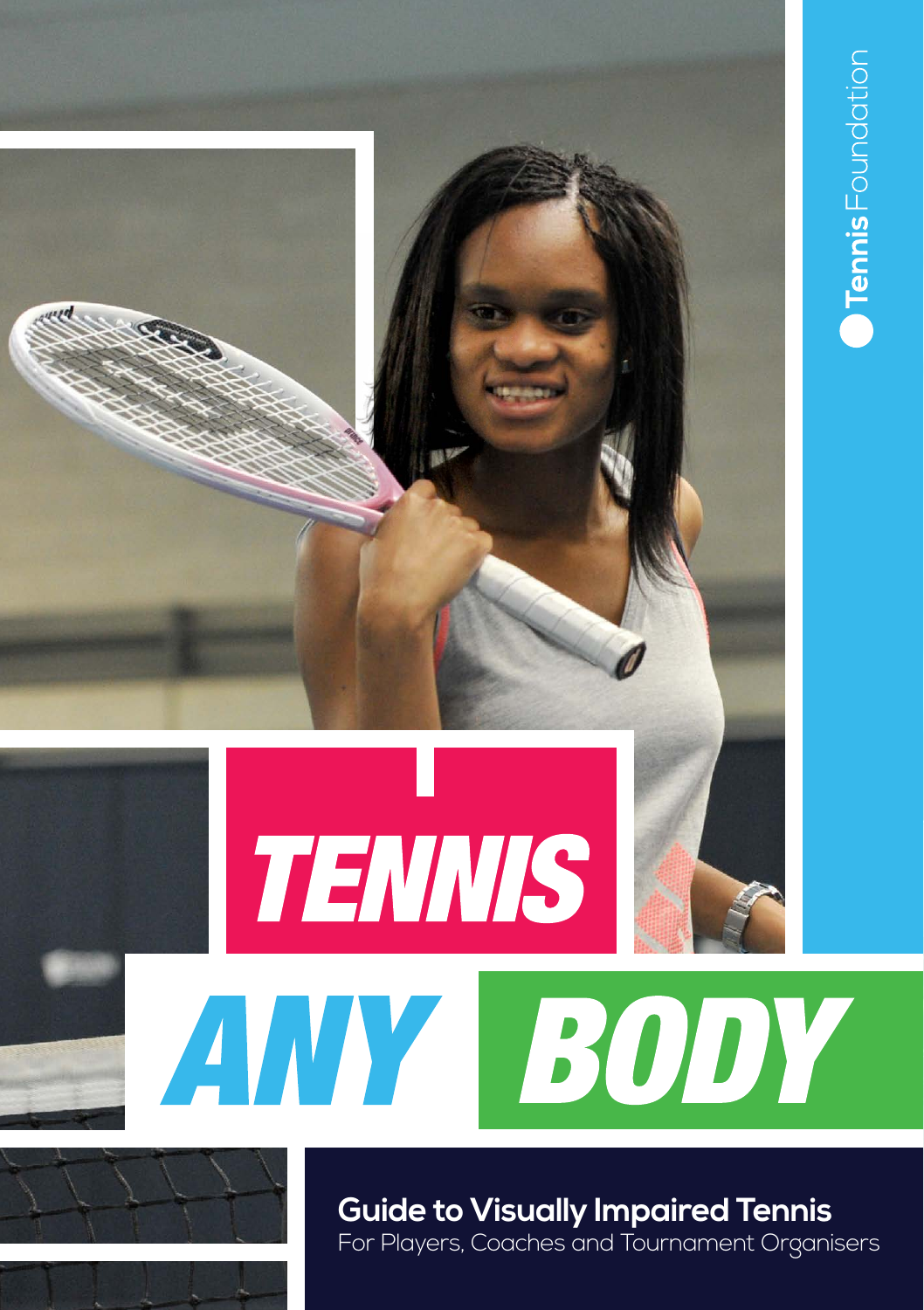# *INTRODUCTION*

# *THIS GUIDE*

# **What is Visually Impaired Tennis?**

**The game of tennis was first adapted to be used for blind and partially sighted people in Japan in 1984 and has quickly grown in popularity, it is now played in over 30 countries.**

This version of tennis is for blind (classified as a B1 player) or partially sighted people (dependent on the level of sight loss they are classified in the spectrum between B2- B5). The game is adapted from the full court version to a smaller court, with lower nets and using an audible ball so players can hear it bounce and being hit. Depending on an individuals' sight level they may have up to three bounces of the ball before they must return it back to their opponent.

**Tennis** Foundation

VI tennis is fun to play and has a huge social aspect with many players travelling the distance of the country to play and compete.

Players have the opportunity to take part in camps/ festivals, regular sessions and a range of competitions from local, regional to national level, across the UK.

As the sport is still in its infancy the pathway for players to develop is continuously being updated and more opportunities to play are becoming more widely available.

In the UK we have a Visually Impaired Tennis Advisory group which is a collaboration between the Tennis Foundation and the VI community to help drive the game forward. There has also been the formation of the International Blind Tennis Association which aims to grow the game globally.

# **In this guide you will find information on:**

- **How you can get involved**
- **Sight classifications**
- **Rules (including court and net dimensions and equipment)**
- **Coaching guidance**

# *GET INVOLVED*

# **Want to get involved?**



- **The Tennis Foundation delivers subsidised camps and taster days during the year to help blind and partially sighted people to try out the game and develop their skills. To find your nearest camp please visit <http://bit.ly/2cpyVkA>.**
- **Alternatively, if you are currently involved in the sport and would like to play against other players then why not take part in one of the Tennis Foundation's regional competitions. For a list of competitions and booking forms please visit [http://bit.ly/25zeg3D.](http://bit.ly/25zeg3D)**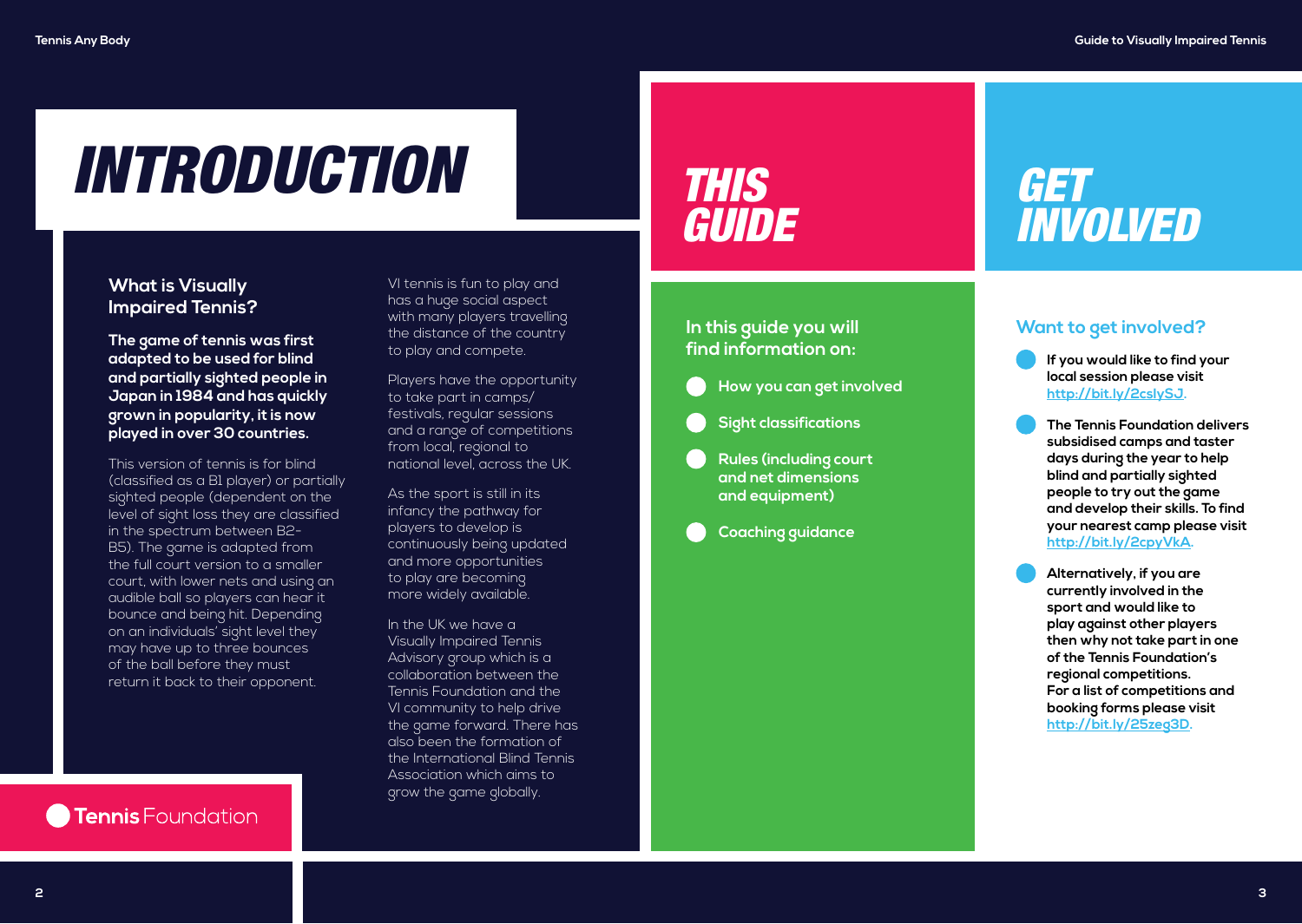# *SIGHT CLASSIFICATIONS*

The following information has been provided by British Blind Sport,\* the National Disability Sport Organisation for blind and visually impaired sport in the UK.

 **Sight classifications are important as they ensure fair and equal competition. Success at competitions should be defined by an athlete's skill and ability, not their impairment. The sight classifications should give all athletes the confidence that they are competing against others equally.**

 **For visually impaired sports in the UK, participants are graded into five sight categories, these are:**

| <b>B1</b>                  | This category encompasses no light perception<br>in either eye up to light perception, but inability to<br>recognise shapes at any distance or in any direction.                                                                                     |
|----------------------------|------------------------------------------------------------------------------------------------------------------------------------------------------------------------------------------------------------------------------------------------------|
| <b>B2<br/>&amp;<br/>B3</b> | Both of these categories involve a low level of usable partial<br>vision, those in the B3 category will be able to see more<br>than those graded as B2.                                                                                              |
| <b>B4</b>                  | This is a good level of partial sight, the category is specific<br>to sport in this country but is still included in the majority<br>of sports. Anyone with more than roughly 25% of normal<br>vision is likely to be too sighted for this category. |
| <b>B5</b>                  | This category used to be referred to as B4+, it has no<br>top limit and is banned in almost all visually impaired<br>sports, although a few sports do allow it. Tennis is one<br>of these sports.                                                    |

There is work within this area which is aiming to have a tennis specific sight classification, however this area is complex and yet to be defined.



To receive a classification please visit **<www.britishblindsport.org.uk/classification>.**



#### **4 5 [\\*www.britishblindsport.org.uk/classification](www.britishblindsport.org.uk/classification)**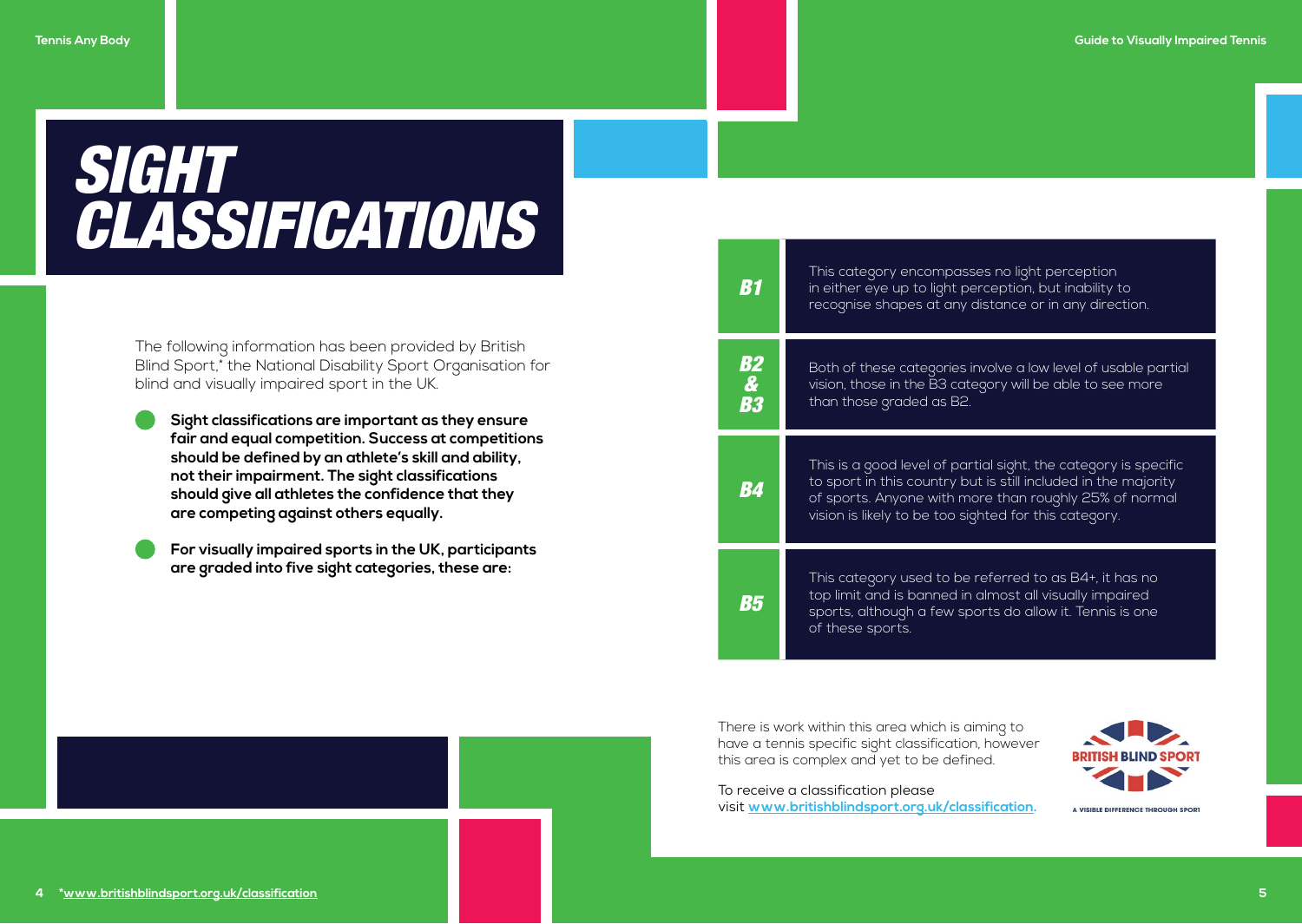# *RULES & REGULATIONS*

# **1. Court Dimensions and Net Height**

### **1.1 Blind (B1) Court**

 There will be tactile markings on all lines except the service box line (highlighted by dotted lines below). The dotted lines need to be marked out by tape unless court lines are already visible. The tactile tramlines should extend past the baseline.

# **Singles**

- 12.8m x 6.1m
- Service line = 1.8m from the baseline
- Net height = 0.83m



- 12.8m x 8.23m (singles tramline)
- Service line = 1.8m from the baseline
- Net height = 0.83m





### **1.2 Visually Impaired (B2-B5) Court**

 It is not a requirement to apply tactile markings for the court but extra wide tape may be preferred for greater visibility if not used.

#### **Singles**

- 18.28m x 8.23m (singles tramline)
- Service line = same as full court
- Net height = 0.914m (3 feet)



### **Doubles**

- 18.28m x 10.97m (doubles tramline)
- Service line = same as full court
- Net height = 0.914m (3 feet)

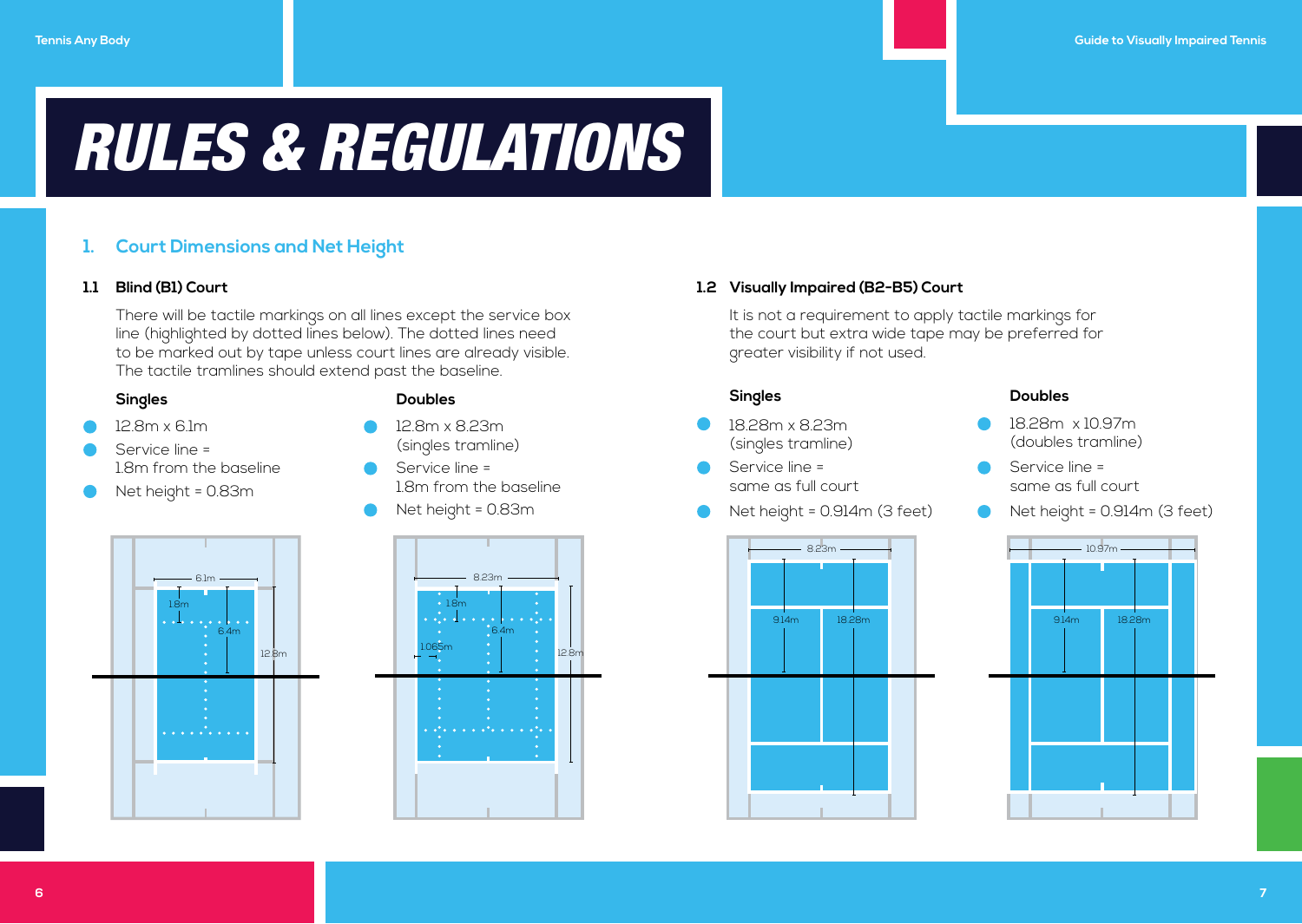#### **2. Bounces**

- **Blind (B1) and B2** = Up to 3 bounces
- **B3** = Up to 2 bounces
- $B4/B5 = 1$  bounce

## **3. Volleying**

Volleying is permitted for all players (B1-B5).

### **4. Serve**

All players must use the "ready" "yes" "play" procedure.

# **5. Equipment**

 **Balls:** You can use any audible ball on the market however, currently the Tennis Foundation have sanctioned competitions to use the Japanese yellow audible ball.

Japanese ball:

Balls can be purchased directly from the supplier Shoei: **<http://bit.ly/2clhhzX>** or from Vision4Growth in the UK: **[enquiries@vision4growth.org.uk](mailto:enquiries@vision4growth.org.uk).**

Buzz Balls:

**<www.buzzballs.co.uk>** is a UK based manufacturer that produces a popular alternative to the Japanese ball.

- **Rackets:** Domestically any racket size can be used. Internationally the maximum racket size is 23" (B1 court) and 25" (B2-B5 court).
- **B1 Mask:** Paralympic recognised mask to be used. Players must not remove their mask when competing. They should signal to the umpire if they need to alter it in any way.

All rules are subject to adaptations and changes as the game is developing domestically and internationally. All rules are reviewed annually in the UK and we often trial variations to the game during the year.

All rule adaptations and changes will be published on the Tennis Foundation website **[http://bit.ly/2cBhhM6.](http://bit.ly/2cBhhM6)**

# *COACHES' CORNER*

**Tennis sessions for blind and partially sighted players are a hugely rewarding aspect of tennis to get involved in, whether you are a coach or volunteer. Sessions are more effective with a strong support network of coaches and volunteers to help players feel confident moving around on court and learning tennis skills. If you would like to get involved please contact us: [info@tennisfoundation.org.uk](mailto:info@tennisfoundation.org.uk).**

# **Coaching Considerations**

When setting up your session think about an accessible venue (to see how to become an accessible venue, please read our Open Your Doors resource: **<http://bit.ly/2cDLsRz>**), good local transport, provision for guide dogs and a quiet environment to reduce interference for players listening to the ball. Artificial lights may affect players in different ways so check with them in advance and use tactile markers where necessary. It is preferable to play tennis indoors as it is easier to control light and noise conditions. Sound balls also work better in dry conditions without wind, so indoor tennis or badminton courts are good options.

Try to ensure there are accessible transport networks nearby as this can be a significant barrier to participation. Players may share taxis or meet at a station and travel together to the venue. Venues may also want to look into meeting players at a pre-agreed location (train station or bus stop) and the group then walks to the venue together.

Consider 'colour contrast' for players and the coach on court. For example it may be best for players to wear

lighter coloured clothing if the court background is dark or darker clothing if the background is light. Also, the Sound ball comes in different colours so it is in contrast to the colour of the court.

Depending on the participants. it may be beneficial to use assistant coaches or volunteers to help with any additional requirements. If you have blind players you will definitely need extra support so take this into consideration.

It is important when planning your sessions or competitions to take into account other visually impaired sports. Check local, regional and national calendars for clashes with sports such as goalball and blind football. A session would work better if you link in with other sports.

# *MORE INFO...*

More info on coaching can be found in the Tennis Foundation's **Disability Tennis Coaching Resource** found here: **[http://bit.ly/2cljA61.](http://bit.ly/2cljA61)**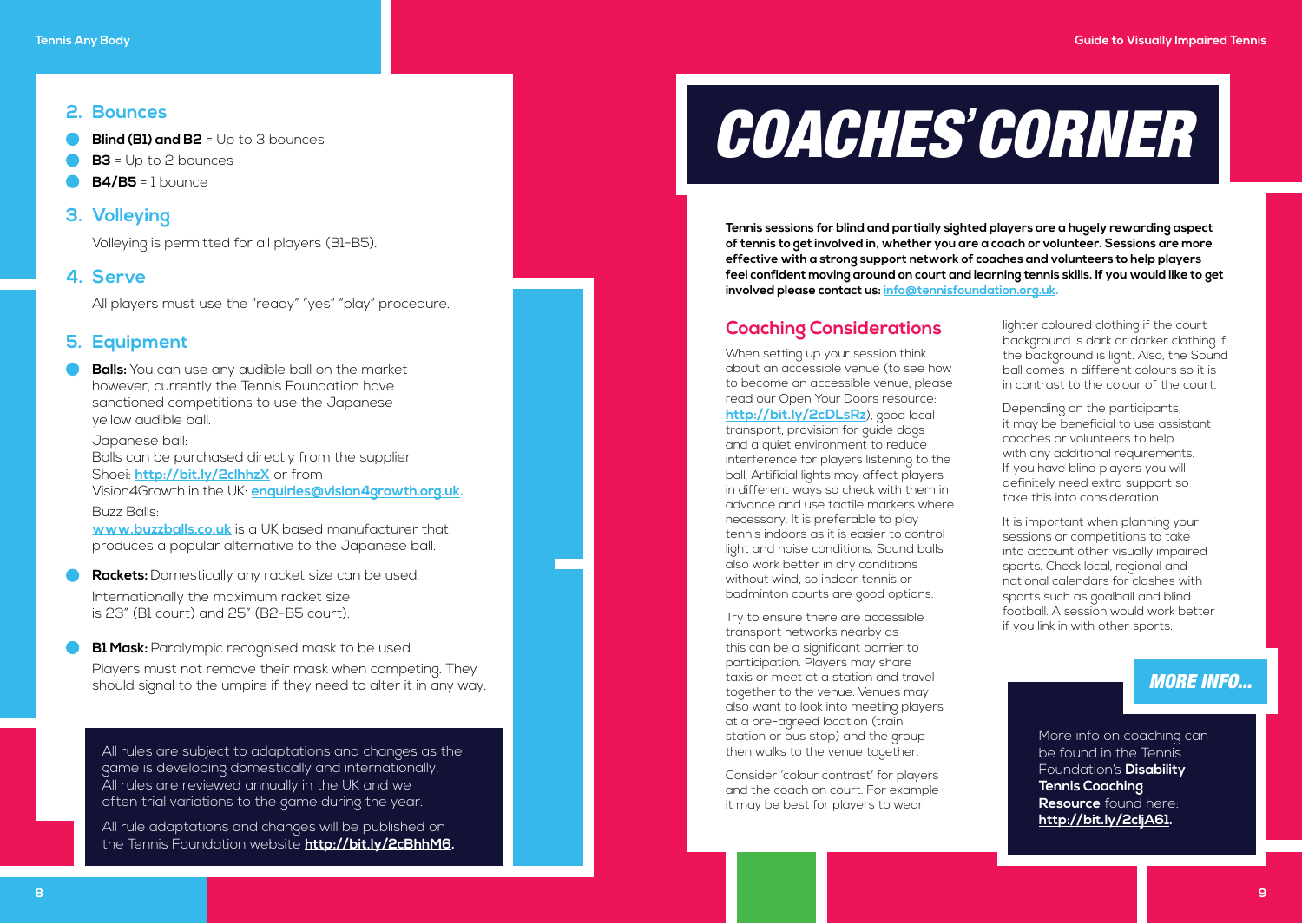# **Promotion**

The provision of promotional material must be in clear, large, and easy-to-read format, with simple imagery. Word documents usually work best for screen readers (software that reads text on a computer out loud) and you can find help to create accessible promotional materials on the EFDS (English Federation of Disability Sport) website **[http://bit.ly/2cWbgw8.](http://bit.ly/2cWbgw8)**

Use social media to promote sessions as it's a very popular and effective communication method. Connecting with local visually impaired charities and organisations on Facebook and Twitter will help to attract a wider audience to sessions. It's also a great way for participants to stay in touch, share photos, stories, ideas and discussion.

# **Coach Education Courses**

The Tennis Foundation delivers a Visually Impaired Tennis CPD course which builds on the Disability Awareness Course, (part of the Level 3 coaching qualification), to provide indepth insight into coaching blind and partially sightexd players. The six-hour course will improve the coach's knowledge, confidence and delivery of tennis to this audience. We host CPD courses throughout the year; to find your nearest one visit **<http://bit.ly/2cWbWBS>.**



With ambitions to become a paralympic sport in the future participation in this game is growing quickly. Participation in the sport which is open to anyone of any age, gender or ability, has increased by over 260% since January 2014 (Tennis Foundation Participation Figures 2014-2016).

**We hope this guide will help to build on the increased popularity of the sport and encourage more players, coaches and volunteers to get involved in tennis.**

# *USEFUL LINKS AND ORGANISATIONS*

#### **British Blind Sport**

- W: <www.britishblindsport.org.uk>
- E: [info@britishblindsport.org.uk](mailto:info@britishblindsport.org.uk)
- T: 01926 424247
- **A** [British Blind Sport](https://www.facebook.com/BritishBlindSport)
- **O** @BritBlindSport
- A Guide to Visually Impaired Friendly Sport
- PDF: **<http://bit.ly/1RGn6rx>**
- Word: **<http://bit.ly/2cpEP54>**

#### **Metro Blind Sport**

- W: <www.metroblindsport.org>
- E: info@metroblindsport.org
- **O** [@metroVISports](https://twitter.com/metrovisports)

### **North East Visually Impaired Tennis Club**

- W: <www.nevitc.org.uk>
- E: [play@nevitc.org.uk](mailto:play@nevitc.org.uk)
- **A** North East Visually [Impaired Tennis Club](https://www.facebook.com/NEVITennis)
- **O [@NEVITC](https://twitter.com/NEVITC)**

#### **Other**

**O** VI Tennis UK

### **RNIB (Royal National Institute for Blind People)**

- W: <www.rnib.org.uk>
- E: [helpline@rnib.org.uk](mailto:helpline@rnib.org.uk)
- T: 0303 123 9999
- **A** [RNIB](https://www.facebook.com/rnibuk)
- **O** [@RNIB](https://twitter.com/rnib)

### **Sound Tennis Sussex**

- W: <www.soundtennissussex.org.uk>
- E: [paul@soundtennissussex.org.uk](mailto:paul@soundtennissussex.org.uk)
- **6** [Sound Tennis Sussex](https://www.facebook.com/groups/Soundtennissussex/)
- **@** [@SoundTennisSx](https://twitter.com/SoundTennisSx)

#### **Vision4Growth**

- W: <www.vision4growth.org.uk>
- E: [enquiries@vision4growth.org.uk](mailto:enquiries@vision4growth.org.uk)
- T: 01992 635 600
- **O** [Vision4Growth](https://www.facebook.com/vision4growth/)
- **O** [@vision4growth](https://twitter.com/vision4growth)

# **York Visually Impaired Tennis Club**

- W: <www.ydtn.org.uk>
- **O** [York Disability Tennis Network](https://www.facebook.com/yorkdisabilitytennisnetwork?fref=ts)  $\bullet$  [@YDTN2014](https://twitter.com/YDTN2014)